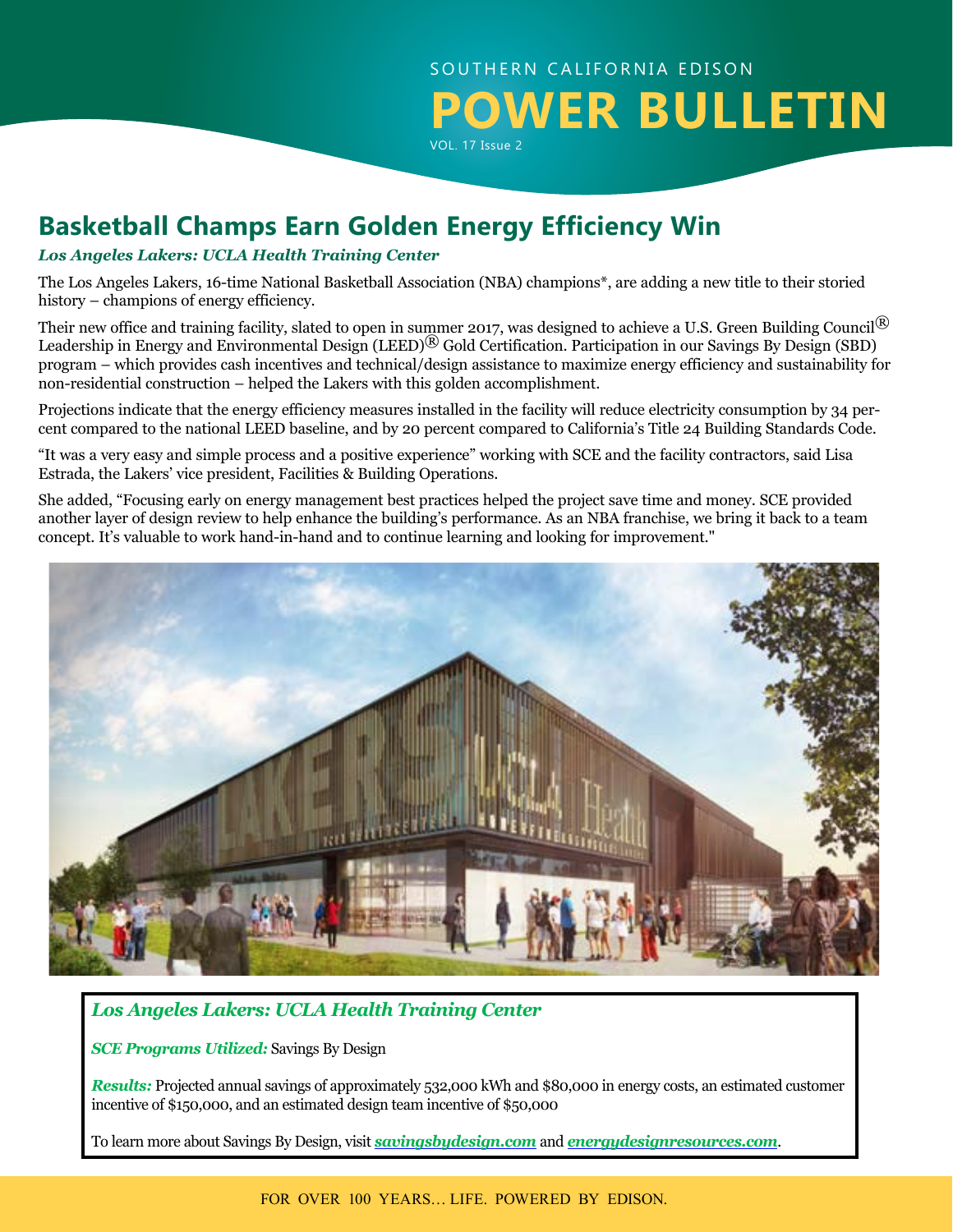## SOUTHERN CALIFORNIA EDISON POWER BULLETIN

### **Projected \$80,000 in Annual Energy Savings**

The project employed an integrated approach that used regular check-in points to maximize effectiveness during the design phase. It is projected to save approximately 532,000 kilowatt-hours and \$80,000 in energy costs annually.\*\*

Key building energy efficiency measures include:

- High-efficiency HVAC equipment, including economizers and variable frequency drives;
- An energy management system (EMS) for overall lighting control;
- A high-efficiency light-emitting diode (LED) system with multi-level occupancy and daylight photo sensors;
- R30 roof insulation with R4 rigid insulation, R22 panelized wall system insulation, and building envelope insulation to minimize heat absorption;
- Exterior aluminum shade fins to reduce internal heat gain;
- A cool roof to reflect the sun back into the atmosphere;
- Twenty electric vehicle charging stations; and much more.

In addition, once operations begin, the team will focus on best practices to maintain and improve upon existing systems.

### **An Environmental Steward and Community Leader**

The 120,000-square-foot facility, located in El Segundo – about 16 miles southwest of the Lakers' home court at STAPLES CenterTM in downtown Los Angeles, and very close to the current office and training center – will showcase how eco-friendly values can tie into athletics and healthcare.

Named the UCLA Health Training Center through a partnership with UCLA Health, it will serve as both the Lakers' training facility and the home court for the D-Fenders (the Lakers' Development League team), with two full basketball courts and stateof-the-art features to enhance training, strength and conditioning, nutrition, and injury prevention and treatment.

The Lakers and UCLA Health also will collaborate on community, educational, and research efforts in injury prevention and sports performance, as well as on programs to encourage public health and fitness.

"We have a responsibility to the community given our platform as an NBA franchise, and we want to do what's best for the community in the long run," Estrada said. "At the same time, we want to be a steward for the environment and lead by example for what other teams can do."

### *Project Contractors:*

- Project Manager: Pica + Sullivan Architects, Ltd.
- Architect: ROSSETTI
- Interior Designer: Perkins + Will
- General Contractor: Morley Builders, Inc.
- LEED Consultant: VCA Green

*\*Includes five championships when the team was based in Minneapolis.*

 *\*\*Indicates projected savings compared to electricity usage/costs of facilities that meet California's Title 24 Building Standards Code baseline.*

To learn more about SCE energy management solutions, ways to reduce your energy usage, and manage your energy costs, visit us *[online](http://www.sce.com/business)* or call your SCE Account Manager.

*This case study is provided for your general information and is not intended to be a recommendation or endorsement of any particular product or company, or a representation of any actual or potential future energy or monetary savings for other customers.*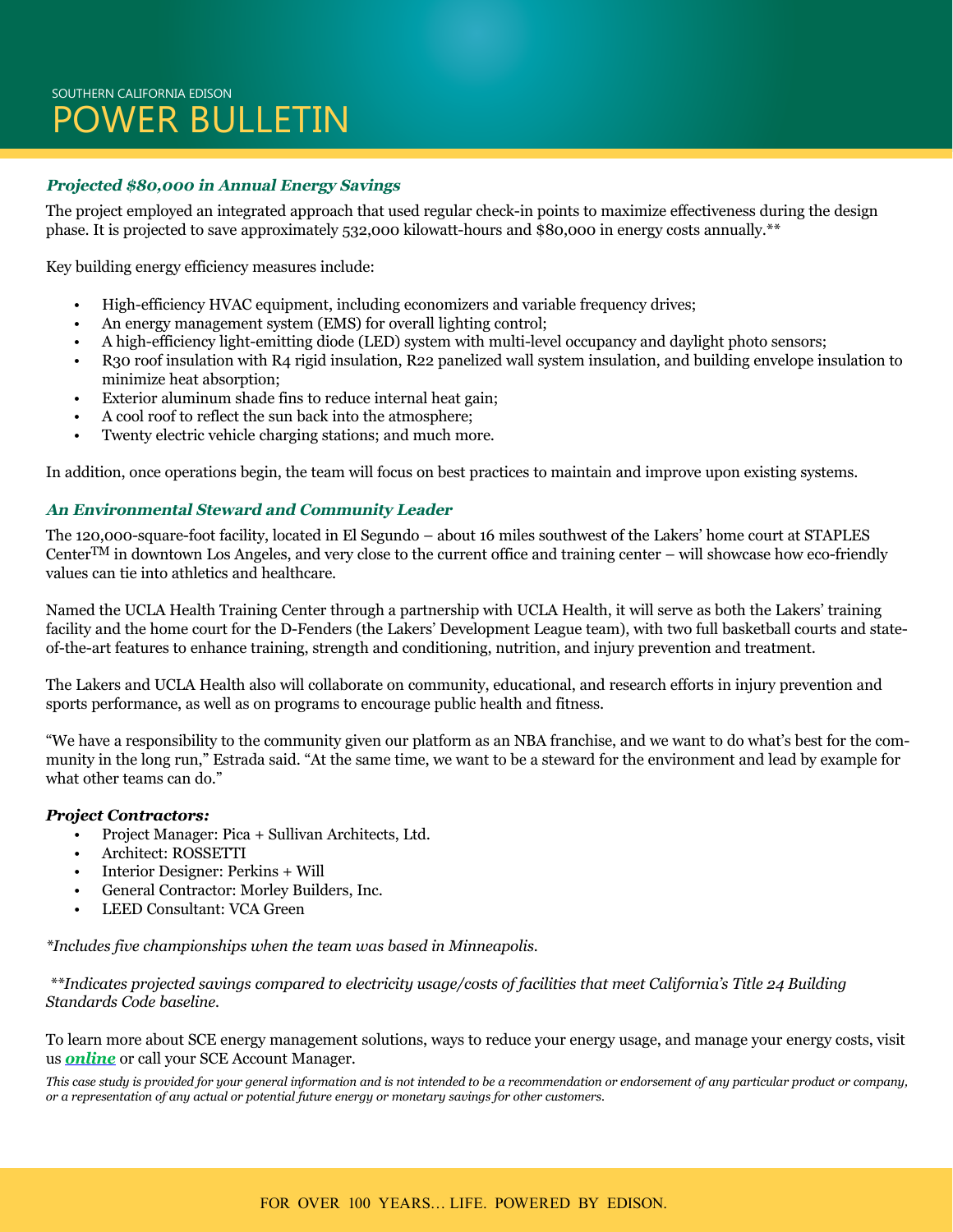## SOUTHERN CALIFORNIA EDISON OWER BULLETIN

*These programs are funded by California Utility ratepayers and administered by SCE under the auspices of the California Public Utilities Commission (CPUC). Programs are offered on a first-come, first-served basis and are effective until funding is expended or the program is discontinued. Programs may be modified or terminated without prior notice.* 

*The information contained herein does not replace pricing information contained in any CPUC-approved tariff. Please refer to the tariffs for the programs*  described for a complete listing of terms and conditions of service, which can be viewed online at *[www.sce.com/regulatory](http://www.sce.com/regulatory)*.

### **Your Resource for Power Outage Information**

Learn more about our processes for maintenance and repair power outages, as well as outage communication resources and tools, at one of our upcoming free 1.5-hour Customer Outage Schools being held throughout the region. All courses take place from 10 a.m. to 11:30 a.m. Upcoming dates and locations include:

- April 20, Long Beach
- April 27, Santa Monica
- May 4, Goleta
- May 11, Lancaster
- May 18, Victorville
- May 25, Fullerton
- June 15, Broadcast via Skype

For registration and the schedule through October, visit our *[Outage School Registration Page](https://survey.sce.com/perseus/se.ashx?s=0B87A62B073C413F)*. Also find more resources at our *[online Outage Center](https://www.sce.com/wps/portal/home/outage-center/!ut/p/b1/lVLBUoMwEP0VPfTIZJkQEo5ppwPUKiIUCxcmTdOKWqAaO-rXGyonZ4rtnrIz7719m7eoQEtU1OJQbYWumlq8dn3hljbzeRAmELJ5RiEc-0mc3WcQeLYB5AYAJ4rDkR8F9iRghu_HCQa-cCaB53IbwEGPqECFrHWrn1D-LlUpm1qrWpeqHkH_HkHzocVWXUnTqLeO0cpqjfIVJsxjlFgbd7W2HEcSS9iEWIpKoTaCYmbT3uGAhX82PDochvwCPB-mwSwyI9IYQ4hjuEs4xwBuDxj4pdyYpCdHEEDJhVv_EYyID0Zw6t_cjlOAlF4sODvjEqrn_b7gJs8ut0-NlmcG2u4WO4a_rJcHBpi0h-85v_4BTaC7ZQ!!/dl4/d5/L2dBISEvZ0FBIS9nQSEh/)*.

## **SCE Honors African-American Businesses and Community Partners in Tulare**

SCE recognized African-American-owned businesses, community leaders, and nonprofit organizations on Feb. 24 at our seventh annual Black History Month celebration at the Energy Education Center-Tulare, following an event earlier in February at our Energy Education Center-Irwindale.

The Tulare event drew a record of nearly 300 attendees, as we highlighted energy efficiency and supplier diversity programs by honoring customer and partner champions in these areas. We also acknowledged African-American community-based partners in our joint mission to give back to the communities we serve.

Congratulations to the following awardees:

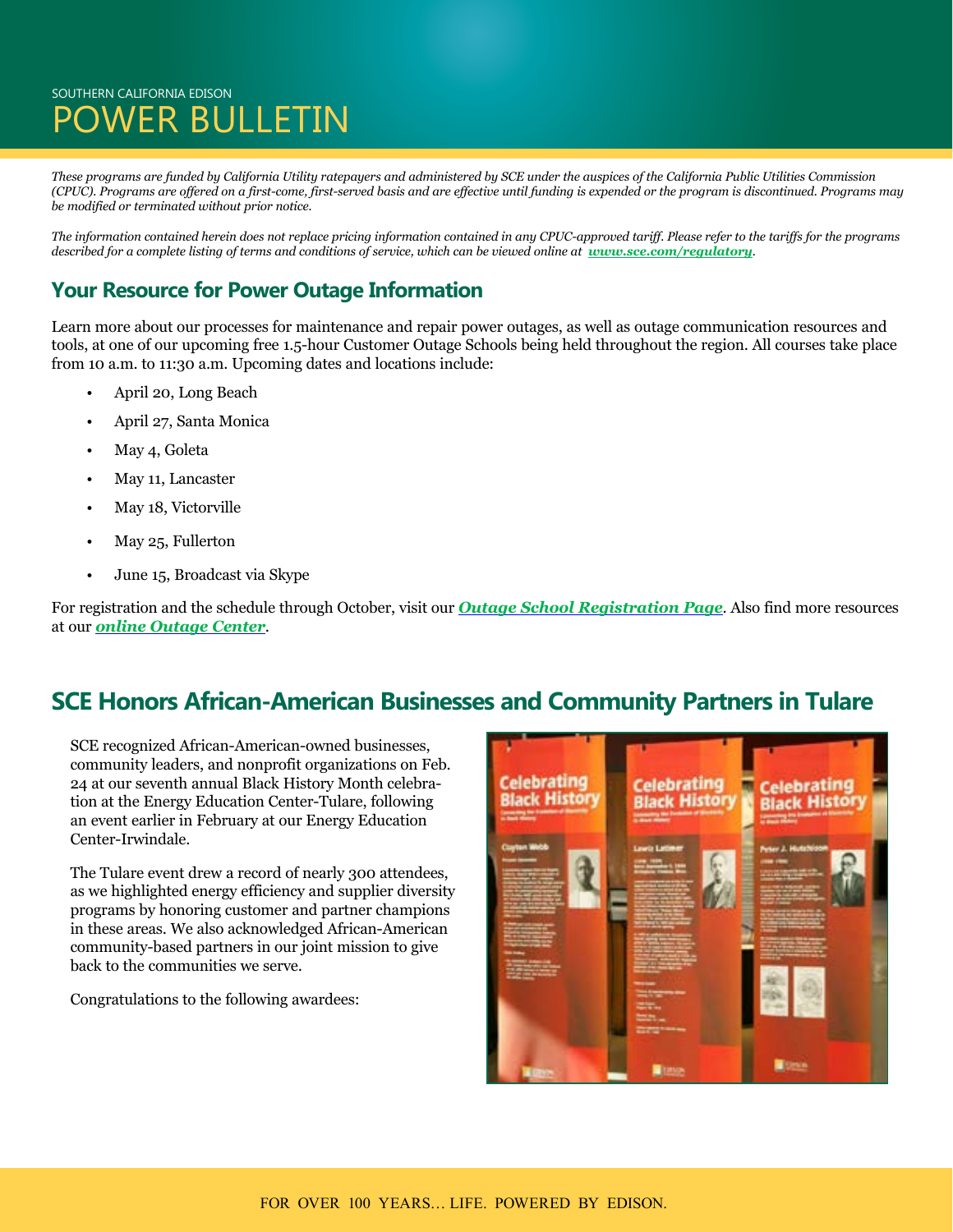## SOUTHERN CALIFORNIA EDISON POWER BULLETIN

### *Energy Efficiency Participation Award:*

*FCI Management:* FCI Management focuses on marketing innovative technologies and energy efficiency strategies that lower business and residential customers' energy costs and reduce their carbon footprints. The company has been a prime contractor for SCE for many years. Between 2013 and 2016, energy savings of FCI as a partner in SCE's programs totaled more than 75 million kilowatt-hours (kWh), which can power approximately 7,500 homes for one year (based on an average home use of 10,000 kWh annually).



*(Left to right) Mike Marelli, SCE vice president, Business Customer Division; Patricia Watts, FCI Management president and CEO; and Jessica Mack, principal manager, SCE Energy Analysis and Customer Outreach.*



*(Left to right) Mike Marelli, SCE vice president, Business Customer Division; Brett Kennedy, College of the Sequoias (COS) Extended Opportunity Programs and Services (EOPS) program specialist and Black Students Taking Action to Reach Success (BSTARS) advisor; and Charles Parker, COS English professor and founder of the Tulare-Kings Counties Mass Choir.*

#### *Community Partnership Award:*

*College of the Sequoias (COS) – Black Students Taking Action to Reach Success (BSTARS) & Tulare-Kings Counties Mass Choir:* The choir was founded in 1989 as a branch of BSTARS, a COS student club organized to help African-American students complete their educational goals and to promote diversity at COS. The choir focused on raising funds to assist students with their educational expenses, but as students moved on from COS, it was difficult to keep the choir members consistent. So the choir was opened to church members in neighboring counties, and has blossomed into a group that helps hundreds of students achieve their dreams.